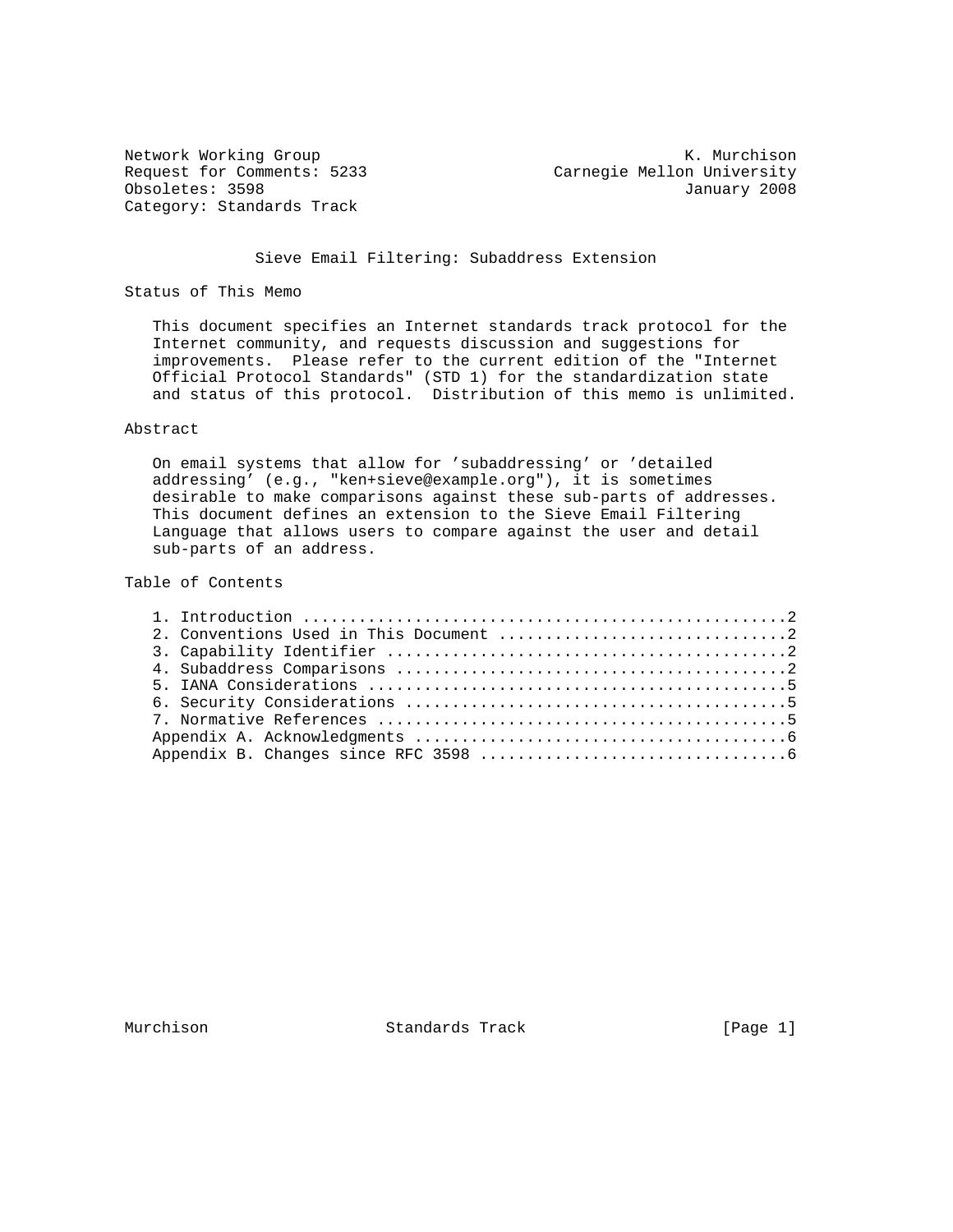1. Introduction

 Subaddressing is the practice of augmenting the local-part of an [RFC2822] address with some 'detail' information in order to give some extra meaning to that address. One common way of encoding 'detail' information into the local-part is to add a 'separator character sequence', such as "+", to form a boundary between the 'user' (original local-part) and 'detail' sub-parts of the address, much like the "@" character forms the boundary between the local-part and domain.

Typical uses of subaddressing might be:

- o A message addressed to "ken+sieve@example.org" is delivered into a mailbox called "sieve" belonging to the user "ken".
- o A message addressed to "5551212#123@example.com" is delivered to the voice mailbox number "123" at phone number "5551212".

 This document describes an extension to the Sieve language defined by [RFC5228] for comparing against the 'user' and 'detail' sub-parts of an address.

2. Conventions Used in This Document

 The key words "MUST", "MUST NOT", "REQUIRED", "SHALL", "SHALL NOT", "SHOULD", "SHOULD NOT", "RECOMMENDED", "MAY", and "OPTIONAL" in this document are to be interpreted as described in [RFC2119].

3. Capability Identifier

 The capability string associated with the extension defined in this document is "subaddress".

4. Subaddress Comparisons

 Test commands that act exclusively on addresses may take the optional tagged arguments ":user" and ":detail" to specify what sub-part of the local-part of the address will be acted upon.

 NOTE: In most cases, the envelope "to" address is the preferred address to examine for subaddress information when the desire is to sort messages based on how they were addressed so as to get to a specific recipient. The envelope address is, after all, the reason a given message is being processed by a given sieve script for a given user. This is particularly true when mailing lists,

Murchison Standards Track [Page 2]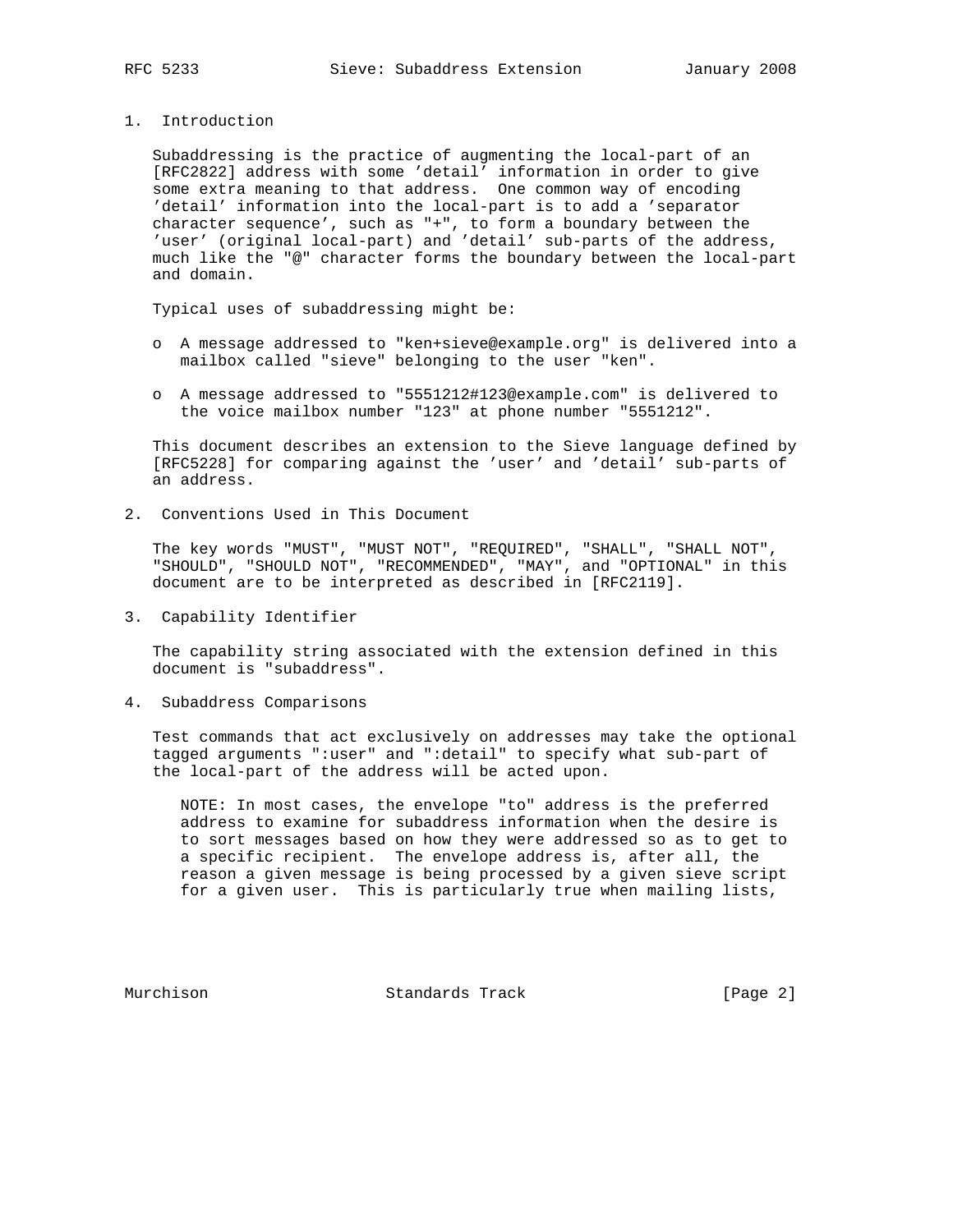aliases, and 'virtual domains' are involved since the envelope may be the only source of detail information for the specific recipient.

 NOTE: Because the encoding of detailed addresses are site and/or implementation specific, using the subaddress extension on foreign addresses (such as the envelope "from" address or originator header fields) may lead to inconsistent or incorrect results.

 The ":user" argument specifies the user sub-part of the local-part of an address. If the address is not encoded to contain a detail sub part, then ":user" specifies the entire left side of the address (equivalent to ":localpart").

 The ":detail" argument specifies the detail sub-part of the local part of an address. If the address is not encoded to contain a detail sub-part, then the address fails to match any of the specified keys. If a zero-length string is encoded as the detail sub-part, then ":detail" resolves to the empty value ("").

 NOTE: If the encoding method used for detailed addresses utilizes a separator character sequence, and the separator character sequence occurs more than once in the local-part, then the logic used to split the address is implementation-defined and is usually dependent on the format used by the encompassing mail system.

 Implementations MUST make sure that the encoding method used for detailed addresses matches that which is used and/or allowed by the encompassing mail system, otherwise unexpected results might occur. Note that the mechanisms used to define and/or query the encoding method used by the mail system are outside the scope of this document.

 The ":user" and ":detail" address parts are subject to the same rules and restrictions as the standard address parts defined in [RFC5228], Section 2.7.4.

 For convenience, the "ADDRESS-PART" syntax element defined in [RFC5228], Section 2.7.4, is augmented here as follows:

ADDRESS-PART =/ ":user" / ":detail"

 A diagram showing the ADDRESS-PARTs of an email address where the detail information follows a separator character sequence of "+" is shown below:

Murchison Standards Track [Page 3]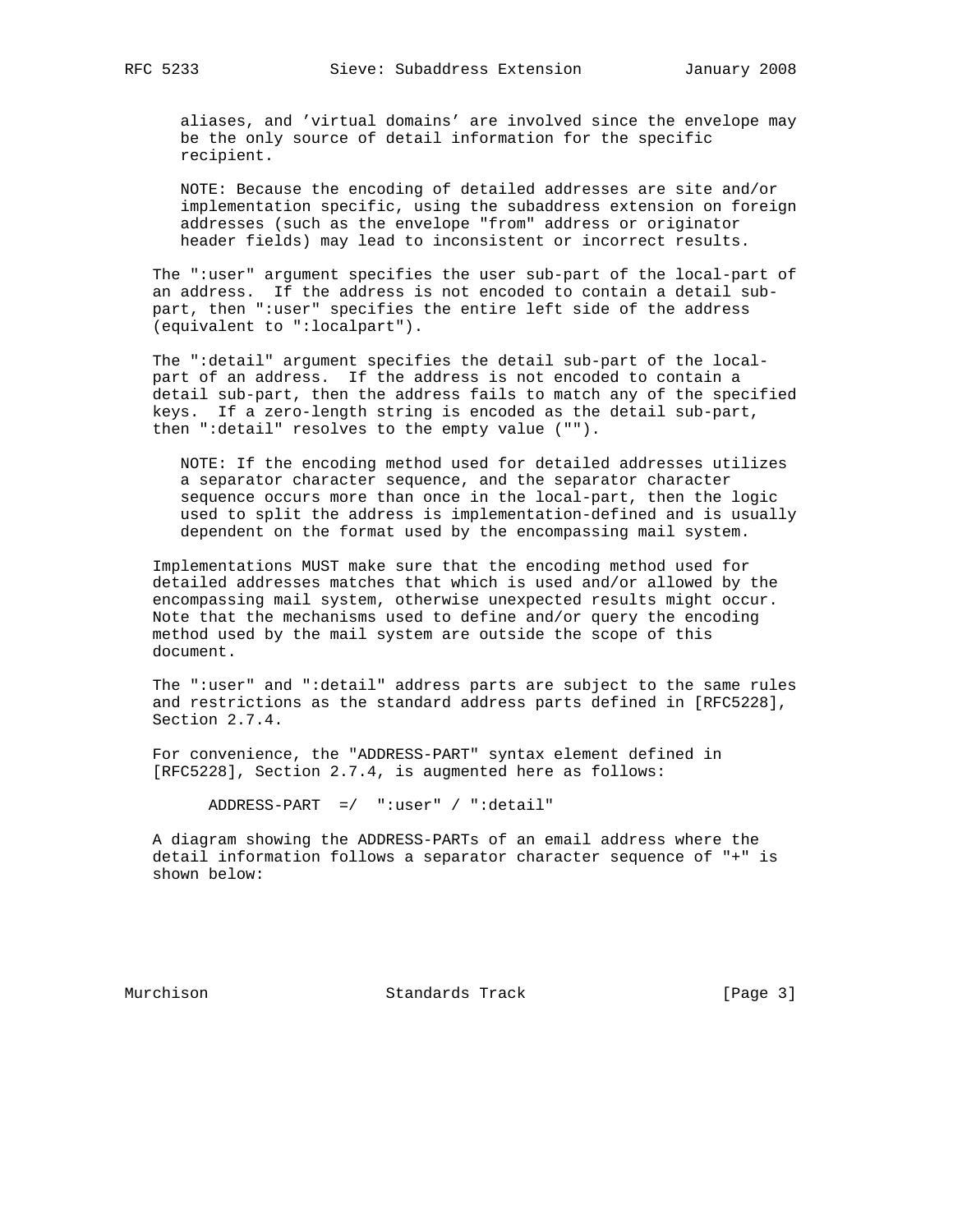```
 :user "+" :detail "@" :domain
\-----------------/
  :local-part
```
 A diagram showing the ADDRESS-PARTs of a email address where the detail information precedes a separator character sequence of "--" is shown below:

```
 :detail "--" :user "@" :domain
\------------------/
   :local-part
```
Example (where the detail information follows "+"):

```
 require ["envelope", "subaddress", "fileinto"];
```
 # In this example the same user account receives mail for both # "ken@example.com" and "postmaster@example.com"

```
 # File all messages to postmaster into a single mailbox,
# ignoring the :detail part.
if envelope :user "to" "postmaster" {
   fileinto "inbox.postmaster";
   stop;
}
# File mailing list messages (subscribed as "ken+mta-filters").
if envelope :detail "to" "mta-filters" {
   fileinto "inbox.ietf-mta-filters";
}
# Redirect all mail sent to "ken+foo".
if envelope :detail "to" "foo" {
   redirect "ken@example.net";
}
```
Murchison Standards Track [Page 4]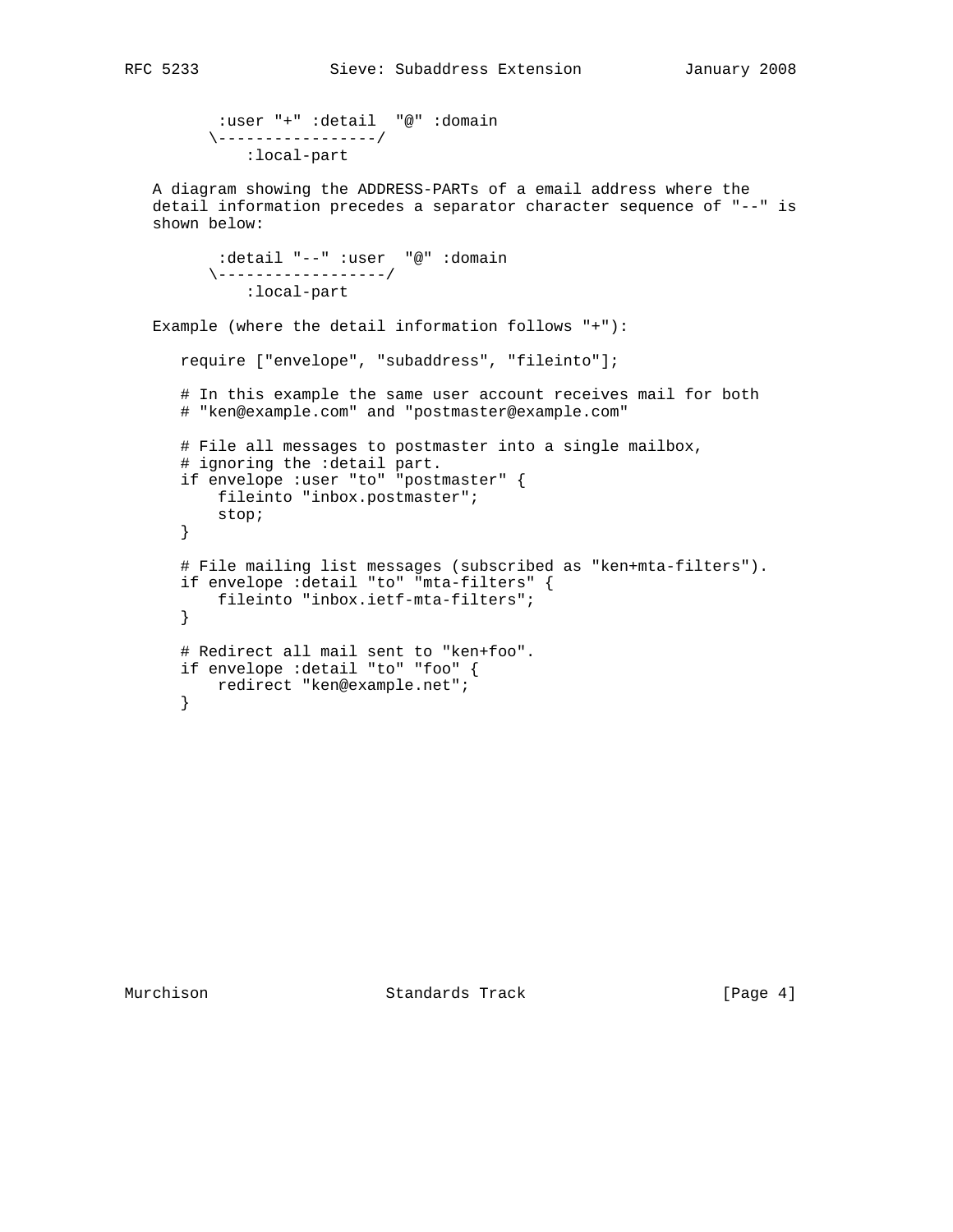5. IANA Considerations

 The following template specifies the IANA registration of the subaddress Sieve extension specified in this document. This registration replaces that from RFC 3598:

 To: iana@iana.org Subject: Registration of new Sieve extension

 Capability name: subaddress Description: Adds the ':user' and ':detail' address parts for use with the address and envelope tests<br>RFC 5233 RFC number: Contact address: The Sieve discussion list <ietf-mta-filters@imc.org>

 This information has been added to the list of Sieve extensions given on http://www.iana.org/assignments/sieve-extensions.

6. Security Considerations

 Security considerations are discussed in [RFC5228]. It is believed that this extension does not introduce any additional security concerns.

- 7. Normative References
	- [RFC2119] Bradner, S., "Key words for use in RFCs to Indicate Requirement Levels", BCP 14, RFC 2119, March 1997.
	- [RFC2822] Resnick, P., "Internet Message Format", RFC 2822, April 2001.
	- [RFC5228] Guenther, P., Ed., and T. Showalter, Ed., "Sieve: An Email Filtering Language", RFC 5228, January 2008.

Murchison **Standards Track** [Page 5]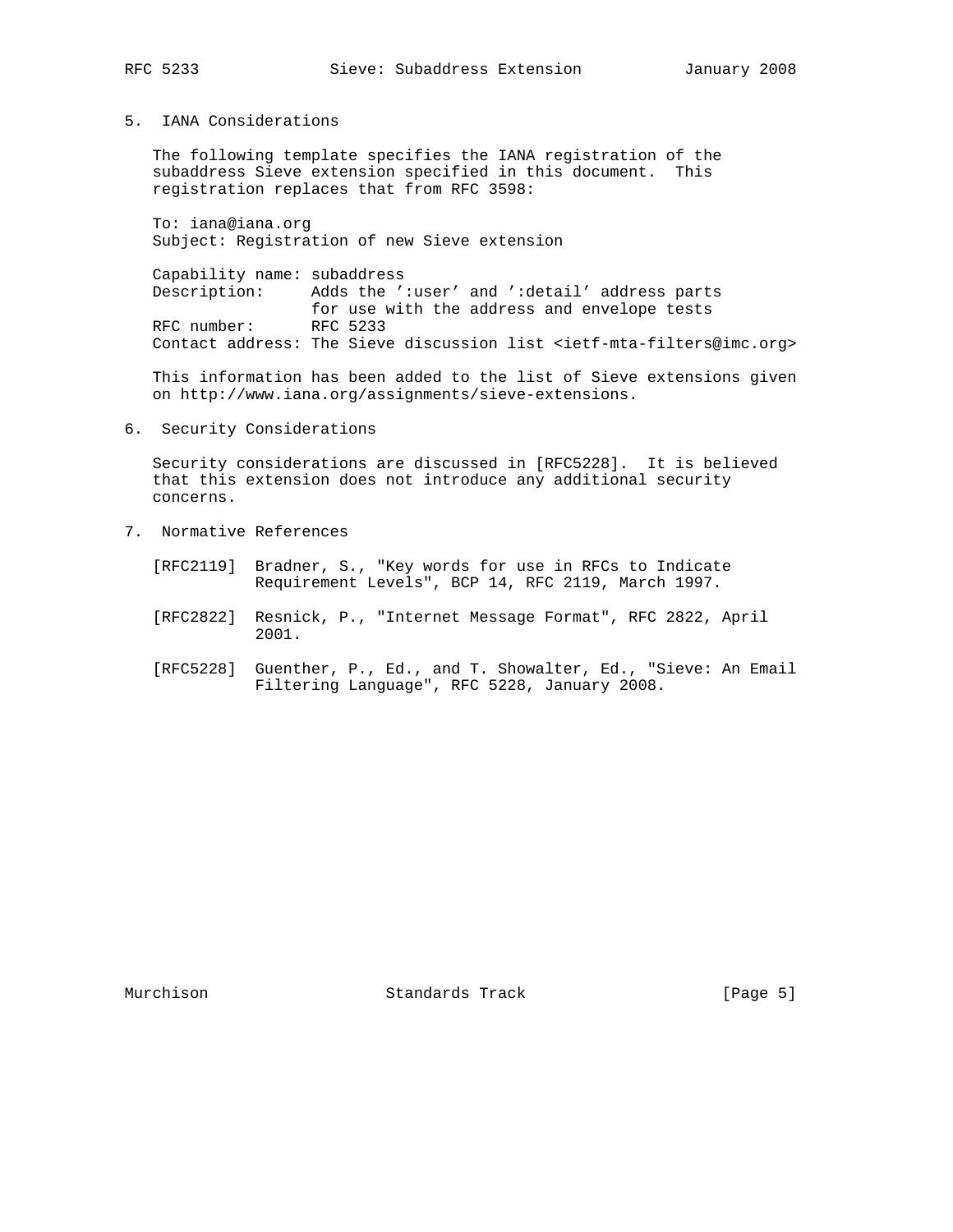Appendix A. Acknowledgments

 Thanks to Tim Showalter, Alexey Melnikov, Michael Salmon, Randall Gellens, Philip Guenther, Jutta Degener, Michael Haardt, Ned Freed, Mark Mallett, and Barry Leiba for their help with this document.

Appendix B. Changes since RFC 3598

- o Discussion of how the user and detail information is encoded now uses generic language.
- o Added note detailing that this extension is most useful when used on the envelope "to" address.
- o Added note detailing that this extension isn't very useful on foreign addresses (envelope "from" or originator header fields).
- o Fixed envelope test example to only use "to" address.
- o Replaced ":user" example with one that doesn't produce unexpected behavior.
- o Refer to the zero-length string ("") as "empty" instead of "null" (per RFC 5228).
- o Use only RFC 2606 domains in examples.
- o Miscellaneous editorial changes.

Author's Address

 Kenneth Murchison Carnegie Mellon University 5000 Forbes Avenue Cyert Hall 285 Pittsburgh, PA 15213 USA

 Phone: +1 412 268 2638 EMail: murch@andrew.cmu.edu

Murchison **Standards Track** [Page 6]